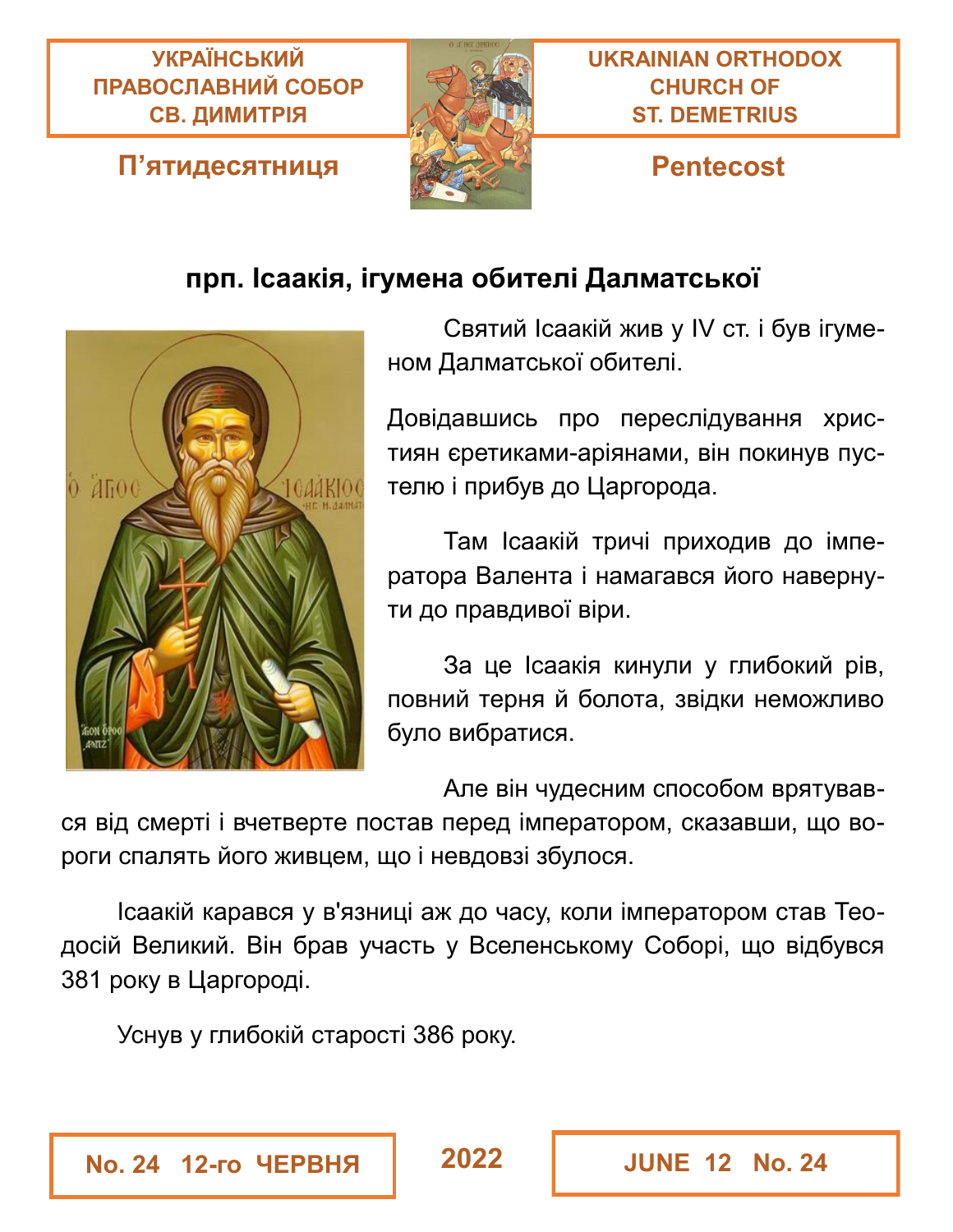#### **Venerable Isaac, founder of the Dalmatian Monastery at Constantinople**



Saint Isaac lived during the fourth century, received monastic tonsure and pursued ascetic labors in the desert. During the reign of the emperor Valens (364-378), a zealous adherent of the Arian heresy, there was a persecution of the Orthodox, and churches were closed and destroyed. Hearing of the persecution, Saint Isaac left the wilderness and went to Constantinople to console and encourage the Orthodox, and to fight against the heretics. At that time, barbarian Goths along the River Danube were making war against the Empire. They seized Thrace and advanced toward Constantinople.

When the emperor Valens was leaving the capital with his soldiers, Saint Isaac cried out, "Emperor, unlock the churches of the Orthodox, and then the Lord will aid you!" But the emperor, disdaining the words of the monk, confidently continued on his way. The saint repeated his request and prophecy three times. The angry emperor ordered Saint Isaac to be thrown into a deep ravine, filled with thorns and mud, from which it was impossible to escape. Saint Isaac remained alive by God's help, and he emerged, overtook the emperor and said, "You wanted to destroy me, but three angels pulled me from the mire.

Hear me, open up the churches for the Orthodox and you shall defeat the enemy. If, however, you do not heed me, then you shall not return. You will be captured and burned alive." The emperor was astonished at the saint's boldness and ordered his attendants Saturninus and Victor to take the monk and hold him in prison until his return.

Saint Isaac's prophecy was soon fulfilled. The Goths defeated and pursued the Greek army. The emperor and his Arian generals took refuge in a barn filled with straw, and the attackers set it afire. After news of the emperor's death was received in Constantinople, Saint Isaac was released and honored as a prophet.

Then the holy Emperor Theodosius the Great (379-395) came to the throne. On the advice of Saturninus and Victor, he summoned the Elder, treating him with great respect. Obeying his instructions, he banished the Arians from Constantinople and restored the churches to the Orthodox. Saint Isaac wanted to return to his desert, but Saturninus and Victor begged him not to leave the city, but to remain and protect it by his prayers. Saturninus built a monastery for the saint in Constantinople, where monks gathered around him. Saint Isaac was the monastery's igumen and spiritual guide. He also nourished laypeople, and helped many of the poor and suffering.

When he had reached an advanced age, Saint Isaac made Saint Dalmatus (August 3) igumen. The monastery was later named for Dalmatus. Saint Isaac died in the year 383, and his memory is also celebrated on March 22.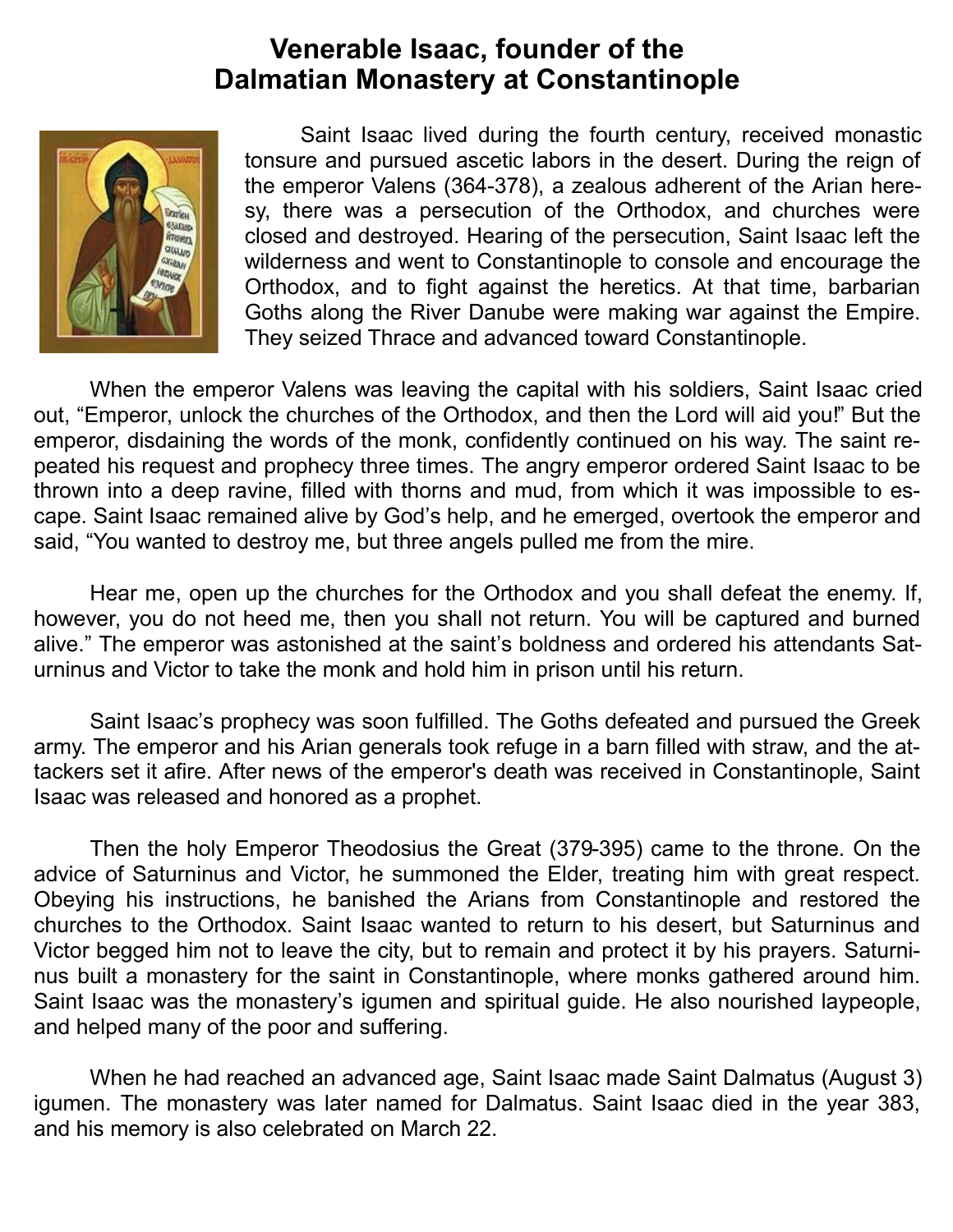#### **АПОСТОЛ**

#### **З Діян Святих Апостолів читання.**

**(р. 2, в. 1 – 11)**

Коли ж почався день П'ятидесятниці, всі вони однодушно знаходились в купі.

І нагло зчинився шум із неба, ніби буря раптова зірвалася, і переповнила ввесь той дім, де сиділи вони.

І з'явилися їм язики поділені, немов би огненні, та й на кожному з них по одному осів.

Усі ж вони сповнились Духом Святим, і почали говорити іншими мовами, як їм Дух промовляти давав.

Перебували ж в Єрусалимі юдеї, люди побожні, від усякого народу під небом.

А коли оцей гомін зчинився, зібралася безліч народу, - та й дивувалися, бо кожен із них тут почув, що вони розмовляли їхньою власною мовою!...

Усі ж побентежилися та дивувалися, та й казали один до одного: "Хіба ж не галілеяни всі ці, що говорять?

Як же кожен із нас чує свою власну мову, що ми в ній народились?

Парфяни та мідяни та еламіти, також мешканці Месопотамії, Юдеї та Каппадокії, Понту та Азії,

і Фриґії та Памфілії, Єгипту й лівійських земель край Кірени, і захожі римляни,

юдеї й нововірці, крітяни й араби, - усі чуємо ми, що говорять вони про великі діла Божі мовами нашими!"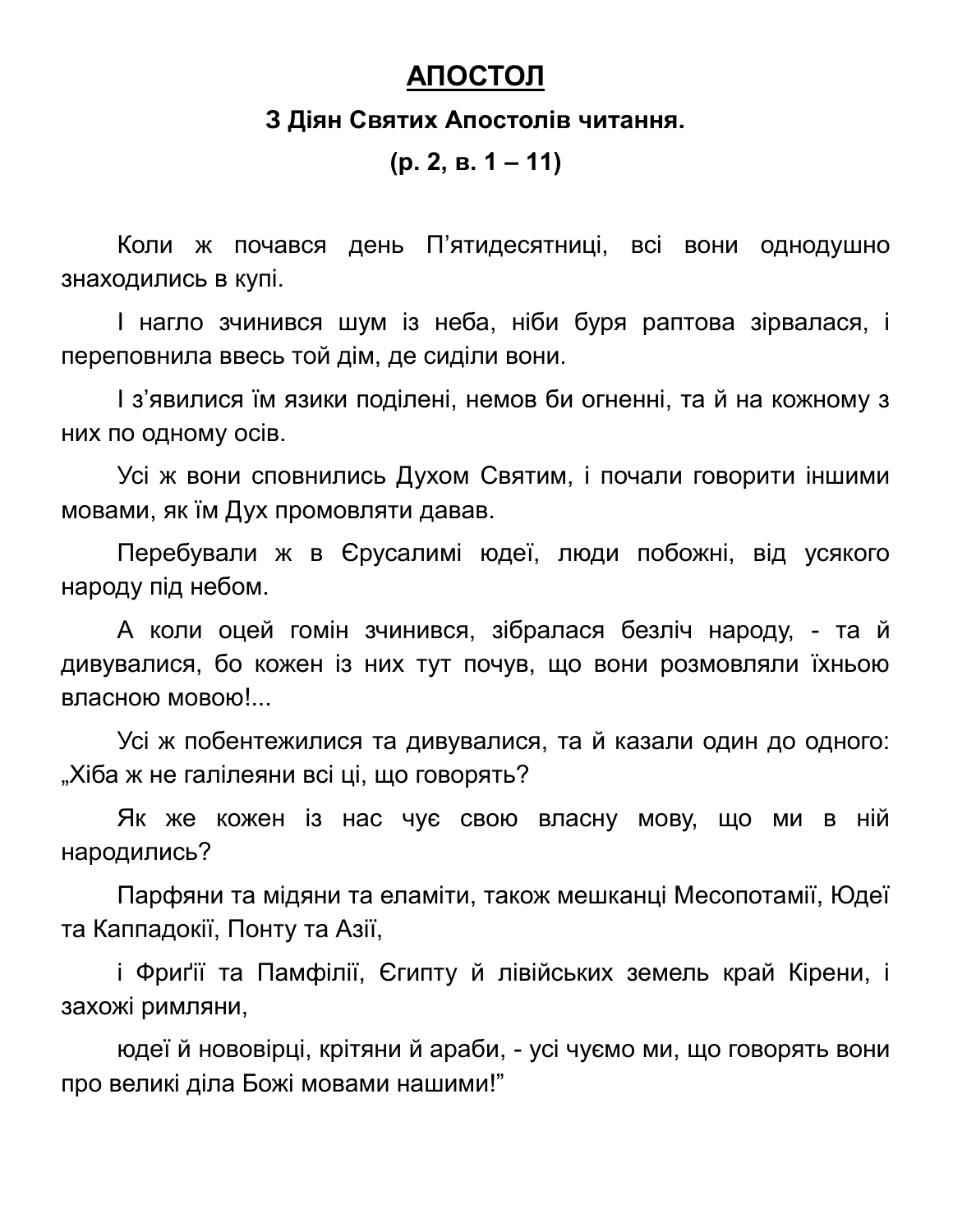#### **ЄВАНГЕЛІЯ**

#### **Від Івана Святого Євангелія читання.**

#### **(р. 7, в. 37 – 52, 8:12)**

А останнього великого дня свята Ісус стояв і кликав, говорячи: *"Коли прагне хто із вас, - нехай прийде до Мене та й п'є!*

*Хто вірує в Мене, як каже Писання, то ріки живої води потечуть із утроби його".*

Це ж сказав Він про Духа, що мали прийняти Його, хто ввірував у Нього. Не було бо ще Духа на них, - не був бо Ісус ще прославлений.

А багато з народу, почувши слова ті, казали: "Він справді пророк!"

Інші казали: "Він Христос". А ще інші казали: "Хіба прийде Христос із Галилеї?

Чи ж не каже Писання, що Христос прийде з роду Давидового, і з села Віфлеєму, звідки був Давид?"

Так повстала незгода в народі з-за Нього.

А декотрі з них мали замір схопити Його, - та ніхто не поклав рук на Нього.

І вернулася служба до первосвящеників та фарисеїв, а ті їх запитали: "Чому не привели ви Його?"

Відказала та служба: "Чоловік ще ніколи так не промовляв, як Оцей Чоловік"...

А їм відповіли фарисеї: "Чи й вас із дороги не зведено?

Хіба хто з старших або з фарисеїв увірував у Нього?

Та проклятий народ, що не знає Закону!"

Говорить до них Никодим, що приходив до Нього вночі, і що був один із них:

"Хіба судить Закон наш людину, як перше її не вислухає, і не дізнається, що вона робить?"

Йому відповіли та сказали вони: "Чи й ти не з Галилеї? Досліди та побач, що не прийде Пророк із Галилеї".

І знову Ісус промовляв до них, кажучи: *"Я Світло для світу. Хто йде вслід за Мною, не буде ходити у темряві той, але матиме світло життя".*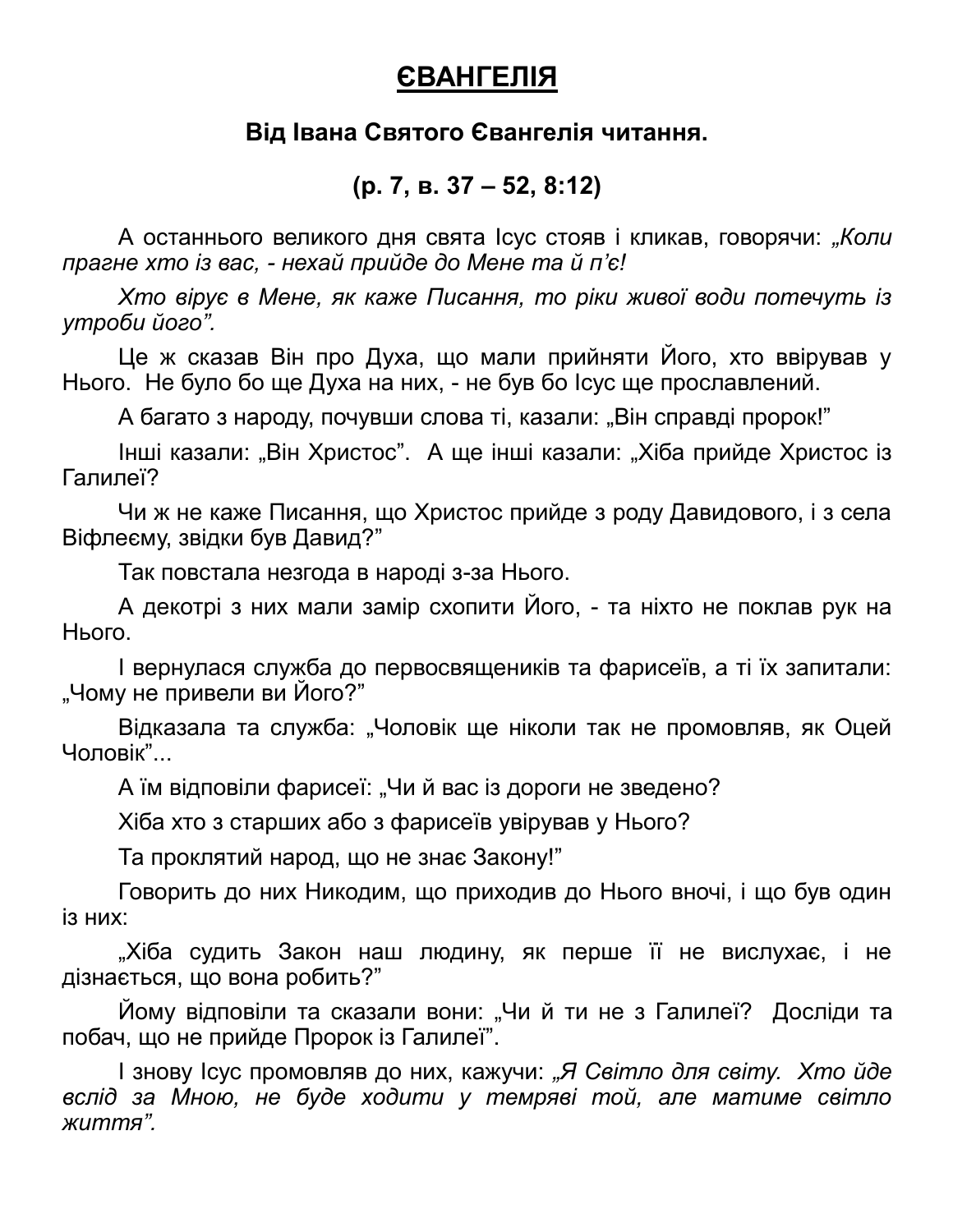### **EPISTLE**

#### **The reading is from Acts of the Apostles.**

**(c. 2, v. 1 – 11)**

When the Day of Pentecost had fully come, they were all with one accord in one place.

And suddenly there came a sound from heaven, as of a rushing mighty wind, and it filled the whole house where they were sitting.

Then there appeared to them divided tongues, as of fire, and one sat upon each of them.

And they were all filled with the Holy Spirit and began to speak with other tongues, as the Spirit gave them utterance.

And there were dwelling in Jerusalem Jews, devout men, from every nation under heaven.

And when this sound occurred, the multitude came together, and were confused, because everyone heard them speak in his own language.

Then they were amazed and marvelled, saying to one another, "Look, are not all these who speak Galileans?"

"And how is it that we hear, each in our own language in which we were born?

"Parthians and Medes and Elamites, those dwelling in Mesopotamia, Judea and Cappadocia, Pontus and Asia,

"Phrygia and Pamphylia, Egypt and the parts of Libya adjoining Cyrene, visitors from Rome, both Jews and proselytes,

"Cretans and Arabs – we hear them speaking in our own tongues the wonderful works of God."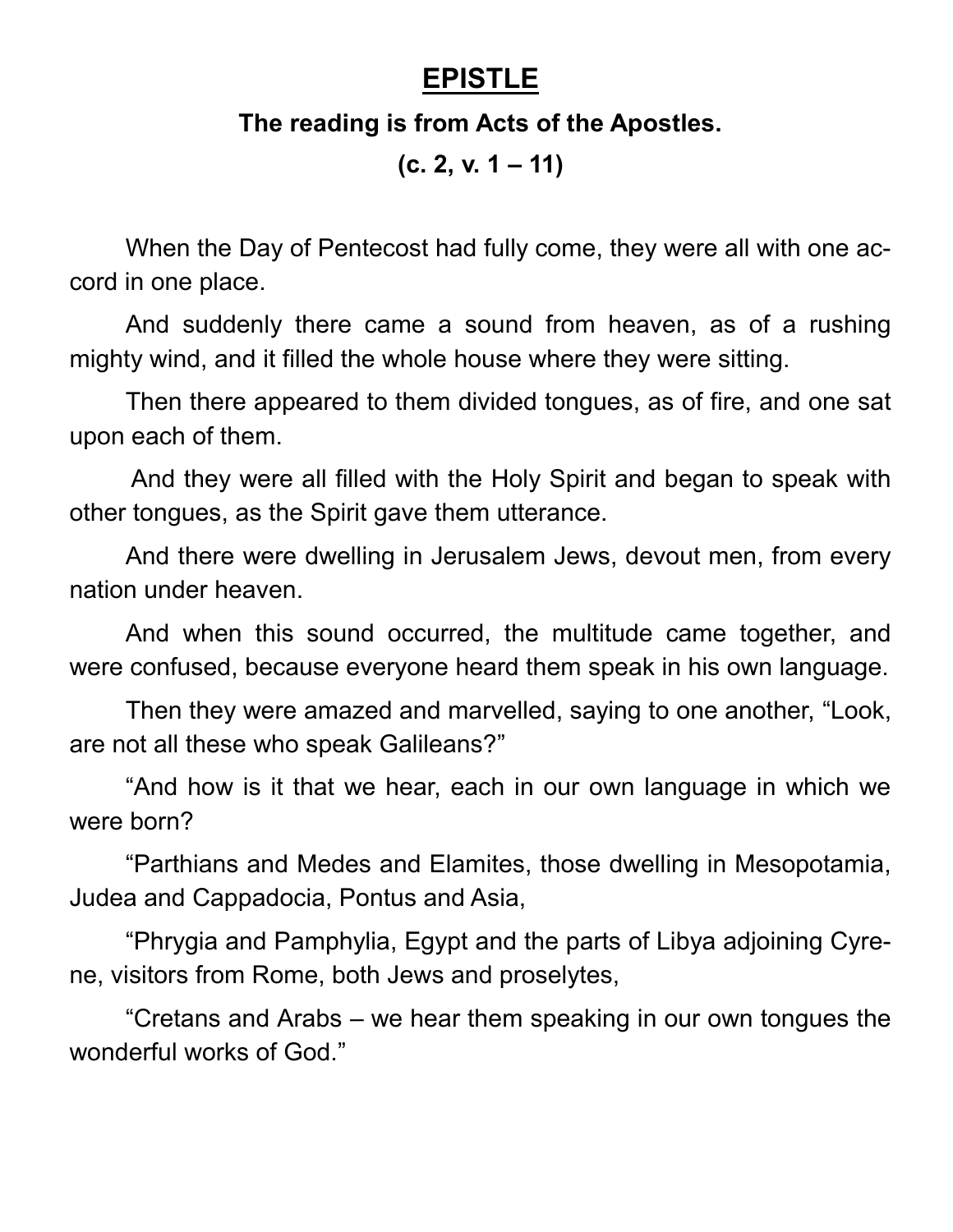### **GOSPEL**

#### **The reading is from the Holy Gospel according to St. John.**

#### **(c. 7, v. 37 – 52, 8:12)**

On the last day, that great day of the feast, Jesus stood and cried out, saying, *"If anyone thirsts, let him come to Me and drink.*

*"He who believes in Me, as the Scripture has said, out of his heart will flow rivers of living water."*

But this He spoke concerning the Spirit, whom those believing in Him would receive; for the Holy Spirit was not yet give, because Jesus was not yet glorified.

Therefore many from the crowd, when they heard this saying, said, "Truly this is the Prophet."

Others said, "This is the Christ." But some said, "Will the Christ come out of Galilee?

Has not the Scripture said that the Christ comes from the seed of David and from the town of Bethlehem, where David was?"

So there was a division among the people because of Him.

Now some of them wanted to take Him, but no one laid hands on Him.

Then the officers came to the chief priests and Pharisees, who said to them, "Why have you not brought Him?"

The officers answered, "No man ever spoke like this Man."

Then the Pharisees answered them, "Are you also deceived?

"Have any of the rulers of the Pharisees believed in Him?

"But this crowd that does not know the law is accursed."

Nicodemus (he who came to Jesus by night, being one of them) said to them,

"Does our law judge a man before it hears him and knows what he is doing?"

They answered and said to him, "Are you also from Galilee? Search and look, for no prophet has arisen out of Galilee."

Then Jesus spoke to them, *"I am the light of the world. He who follows Me shall not walk in darkness, but have the light of life."*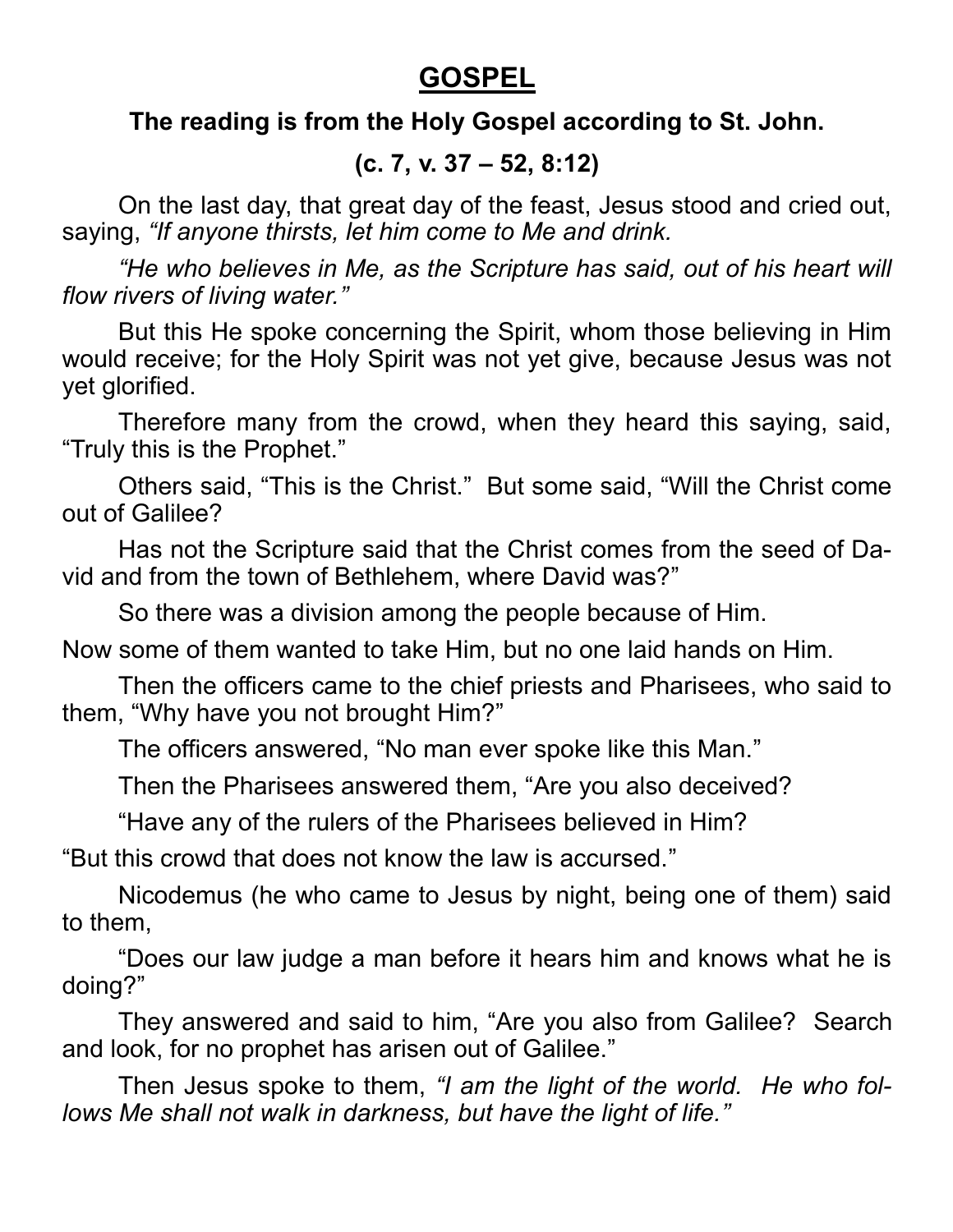## Церковний Календар | <a>  $\bigotimes_{i=1}^{\infty} \bigotimes_{i=1}^{\infty}$  Church Calendar



## **ЧЕРВЕНЬ JUNE**

- 12 Зіслання Святого Духа Descent of the Holy Spirit
- 13 День св. Духа Holy Spirit Day
- 15 Акафист **Akathist**
- 19 Неділя Всіх Святих Sunday of All Saints
- *20 Початок Посту Петрівки Sts. Peter & Paul Fast Begins*
- 22 Акафист **Akathist**
- 26 Неділя Всіх Святих Землі Української Sunday of All Saints of Ukraine
- 29 Акафист **Akathist**

# **ЛИПЕНЬ JULY**

- 3 3-тя Неділя по П'ятидесятниці 3rd Sunday after Pentecost
- 6 Акафист Akathist
- 7 Різдво св. Івана Хрестителя Nativity of St. John the Baptist
- 10 4-та Неділя по П'ятидесятниці 4th Sunday after Pentecost
- 12 свв. Петра і Павла Sts. Peter & Paul
- 13 Акафист **Akathist**
- 17 5-та Неділя по П'ятидесятниці 5th Sunday after Pentecost
- 20 Акафист **Akathist**
- 24 6-та Неділя по П'ятидесятниці 6th Sunday after Pentecost
- 25 Рівноапостольної Ольги St. Olha
- 28 Рівноапостольного Володимира St. Volodymyr
- 31 7-ма Неділя по П'ятидесятниці 7th Sunday after Pentecost